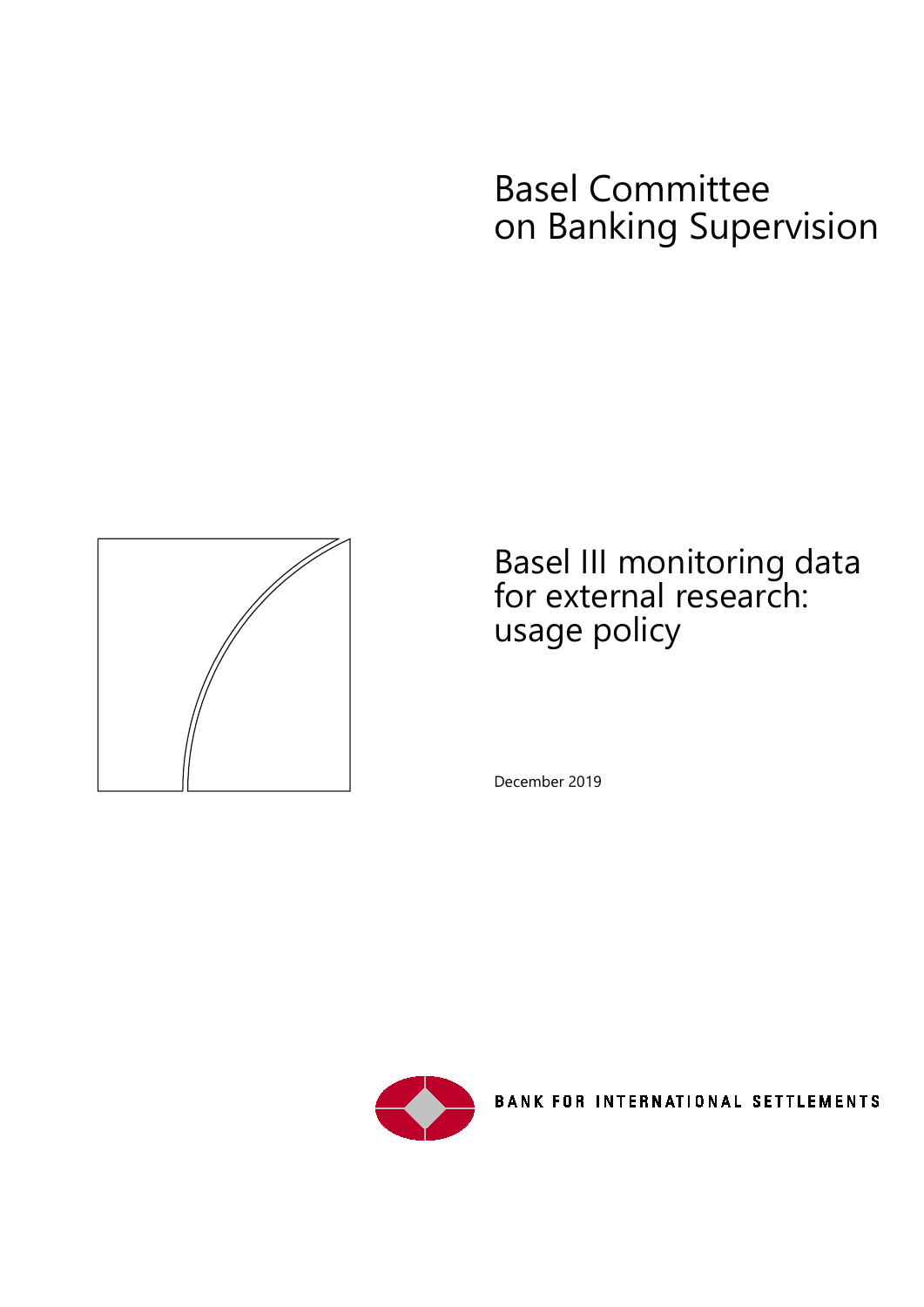This publication is available on the BIS website [\(www.bis.org\)](http://www.bis.org/).

*© Bank for International Settlements 2019. All rights reserved. Brief excerpts may be reproduced or translated provided the source is stated.*

ISBN 978-92-9259-322-3 (online)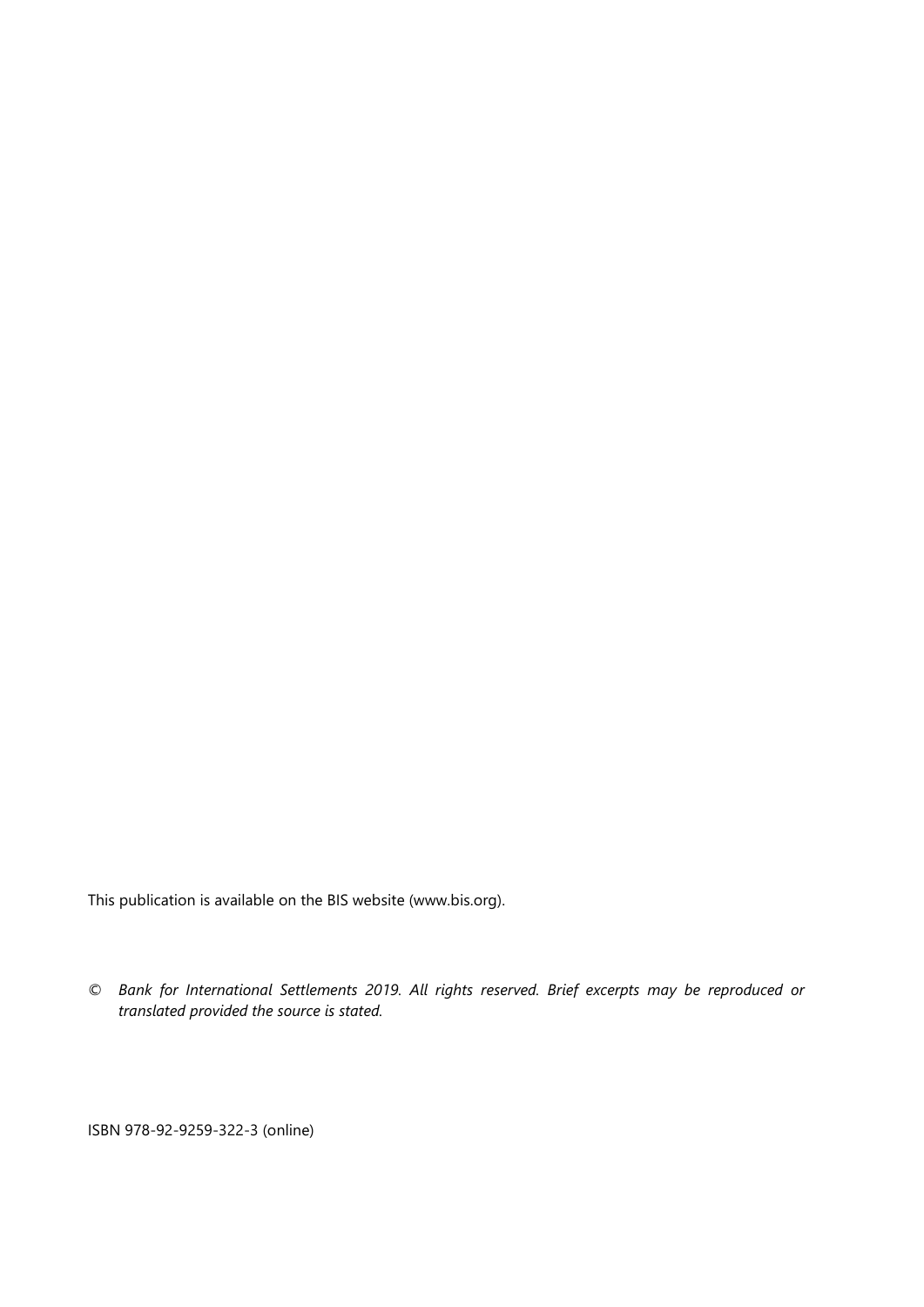#### Contents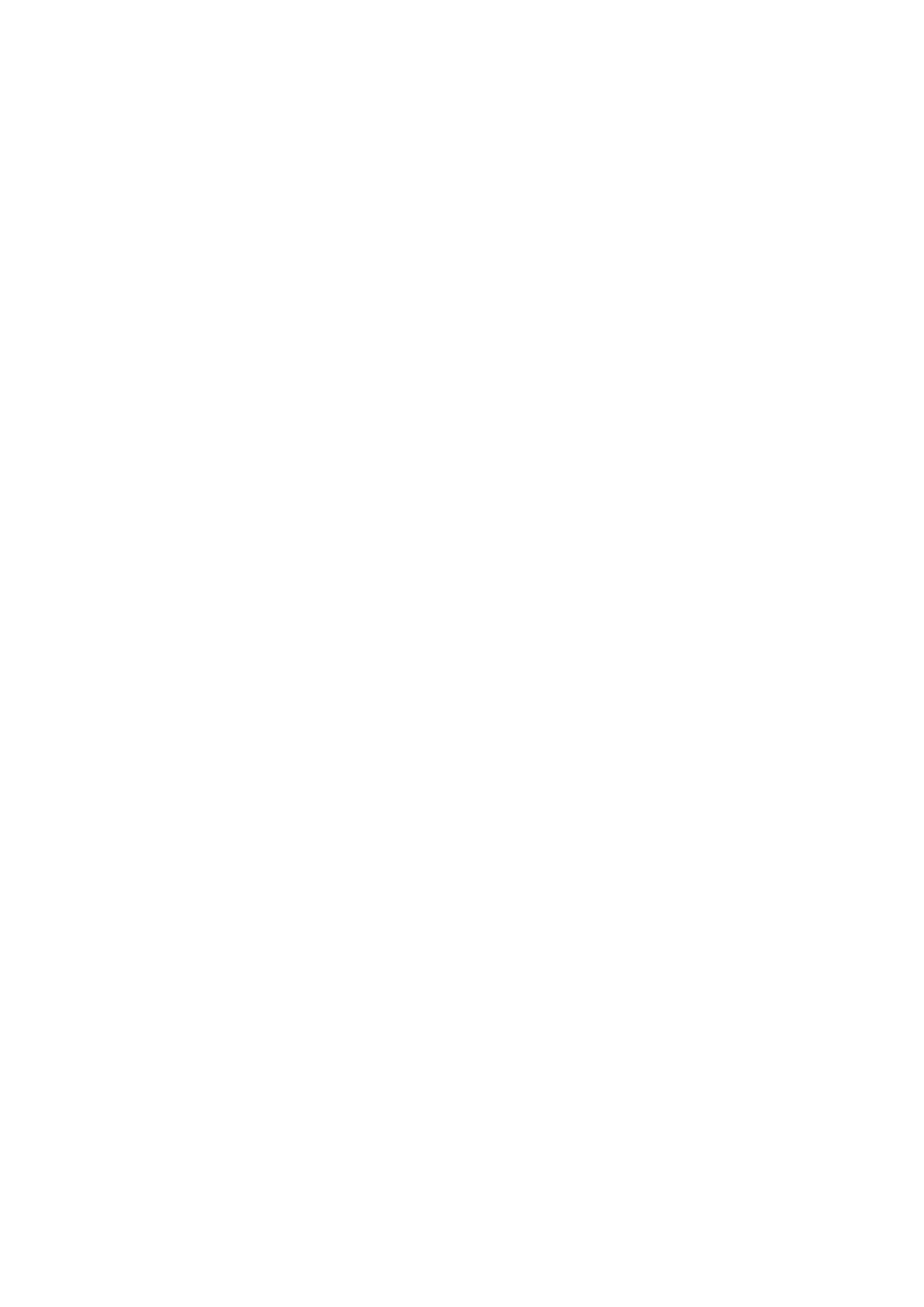## <span id="page-4-0"></span>1. Background

The Basel Committee on Banking Supervision (henceforth the Committee) is monitoring the impact of its Basel III [framework](https://www.bis.org/publ/bcbs189.htm) on a sample of banks. Participation in the monitoring exercise is voluntary and all data is to be reported on an anonymous basis.

#### <span id="page-4-1"></span>2. What are these data?

The Committee is making available publicly the Basel III monitoring workbook, accompanying instructions and a list of frequently asked questions (see [www.bis.org/bcbs/qis\)](https://www.bis.org/bcbs/qis). However, it is important to note that the structure of the exercise has changed over time.

## <span id="page-4-2"></span>3. How is a research proposal submitted?

The Committee's Research Task Force (RTF) has set up a scientific committee and will issue Calls for Research Proposals on SSRN'[s Financial Economics Network](https://www.ssrn.com/en/index.cfm/fen/) (FEN) and the [Committee's website.](https://www.bis.org/bcbs/events/) Interested researchers should complete a research proposal form and attach their resume. Instructions on the submission process and if necessary a list of frequently asked questions will be made publicly available.

## <span id="page-4-3"></span>4. What is in a research proposal?

A research proposal should include a detailed description of the project, including analytical and empirical methods as well as deliverables for analysis, and the list of all co-workers and research assistants who will be working on the project (see Research Proposal Form). Researchers submitting a request should demonstrate the need to use these data and illustrate how the project will aid the Committee in carrying out its prudential and supervisory responsibilities. An estimated duration for the project should also be provided.

#### <span id="page-4-4"></span>5. The review process

#### <span id="page-4-5"></span>5.1 Assessment of the proposals

The RTF Scientific Committee with the support of the Committee's Secretariat will review the proposals. Preference will be given to projects that (i) inform the Committee's role as primary global standard setter for the prudential regulation of banks; (ii) state a clearly identified research question; and (iii) are supported by rigorous analysis. The crucial elements for a proposal to be accepted are that it be original and that it uses cross-country analysis and the appropriate mathematical or statistical tools for the problem at hand. The Secretariat may weigh these elements against the resource intensiveness of the proposal. Researchers should expect a decision on their submission within two months from the deadline specified on the Call for Research Proposals. The number of projects will be determined such that no more than five research proposals will be supported at any given point in time.